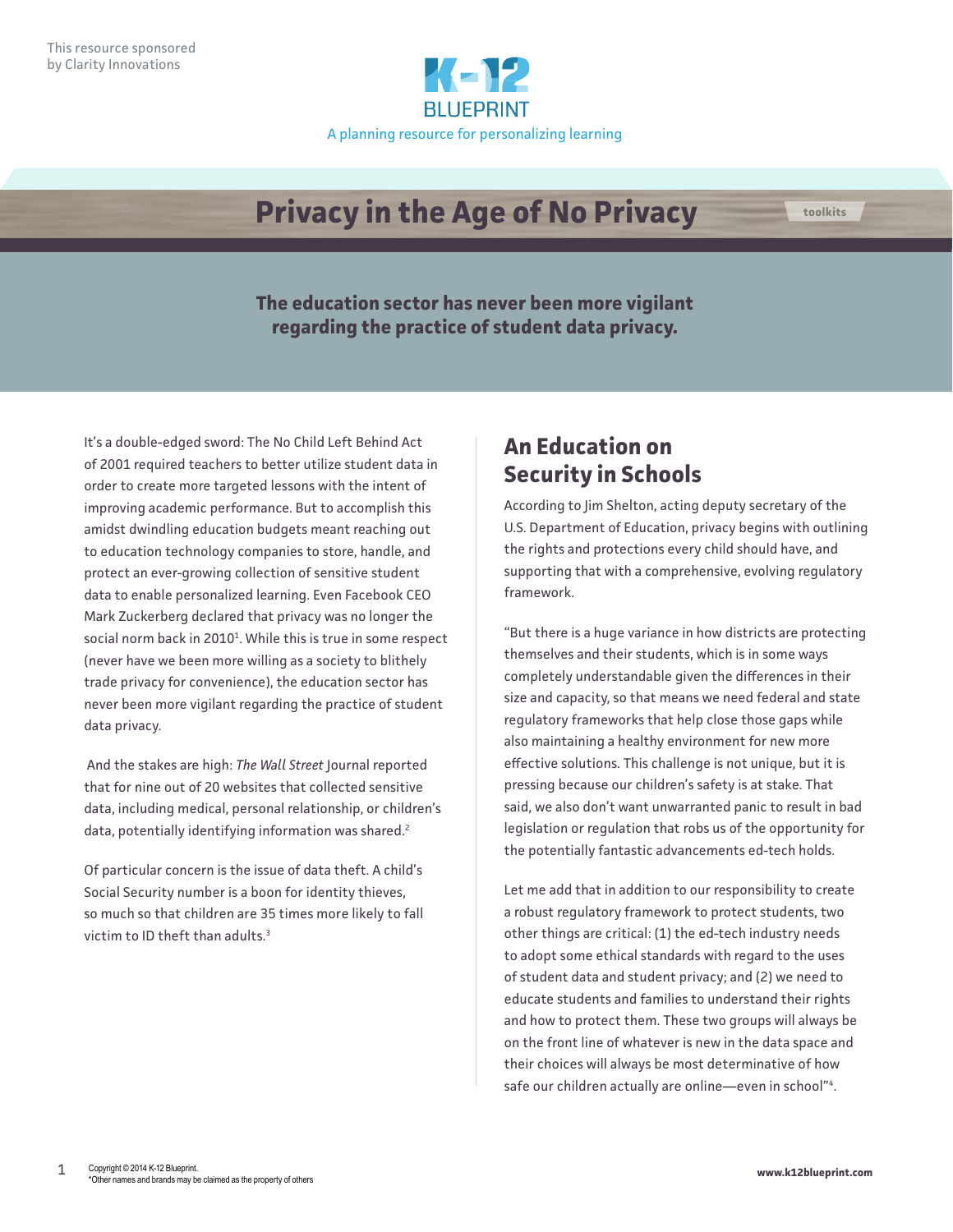## **How to Protect Your Students**

The integrity of your school's student data begins with a simple/not-so-simple question: what are your school's particular security needs? Gauging your school's overall technology and privacy needs is a formidable task, but a crucial one. What are your data security procedures? Do you utilize the services of vendors? If so, how do you assess their data collection and security practices? Internet security and online privacy for students requires digital literacy, a thorough knowledge of what technology is capable of (and, perhaps more importantly, *not* capable of), smart filtering, as well as the support and supervision of teachers and parents.

Some schools—due to size, expertise, or unique resources—choose to handle security themselves. This is fine if you *truly* have both the ability and the capacity to implement appropriate security protocols yourself. In addition to ensuring your school's needs and abilities, you must also make certain that your provider has appropriate security protocols in place. After all, the protection of invaluable student data is at stake.

Your school system must filter Internet access both on school grounds, but also when/if school-owned devices are taken home so that, by routing through the school's filter, inappropriate sites continue to be blocked wherever students use the devices. A school's Internet access provider can also lock screens or send students if inappropriate online behavior is detected.

In February 2014, the Software & Information Industry Association released five "best practices" for the handling of private student data:

• **Educational Purpose**: School service providers collect, use, or share student personally identifiable information (or PII) only for educational and related purposes

for which they were engaged or directed by the educational institution, in accordance with applicable state and federal laws.

- **Transparency**: School service providers disclose in contracts and/or privacy policies what types of student PII are collected directly from students, and for what purposes this information is used or shared with third parties.
- **Authorization**: School service providers collect, use, or share student PII only in accordance with the provisions of their privacy policies and contracts with the educational institutions they serve, or with the consent of students or parents as authorized by law, or as otherwise directed by the educational institution or required by law.
- **Security**: School service providers have in place security policies and procedures reasonably designed to protect PII against risks such as unauthorized access or use, or unintended or inappropriate destruction, modification, or disclosure.
- **Data Breach Notification**: School service providers have in place reasonable policies and procedures in the case of actual data breaches, including procedures to both notify educational institutions, and as appropriate, to coordinate with educational institutions to support their notification of affected individuals, students, and families when there is a substantial risk of harm from the breach or a legal duty to provide notification<sup>5</sup>.